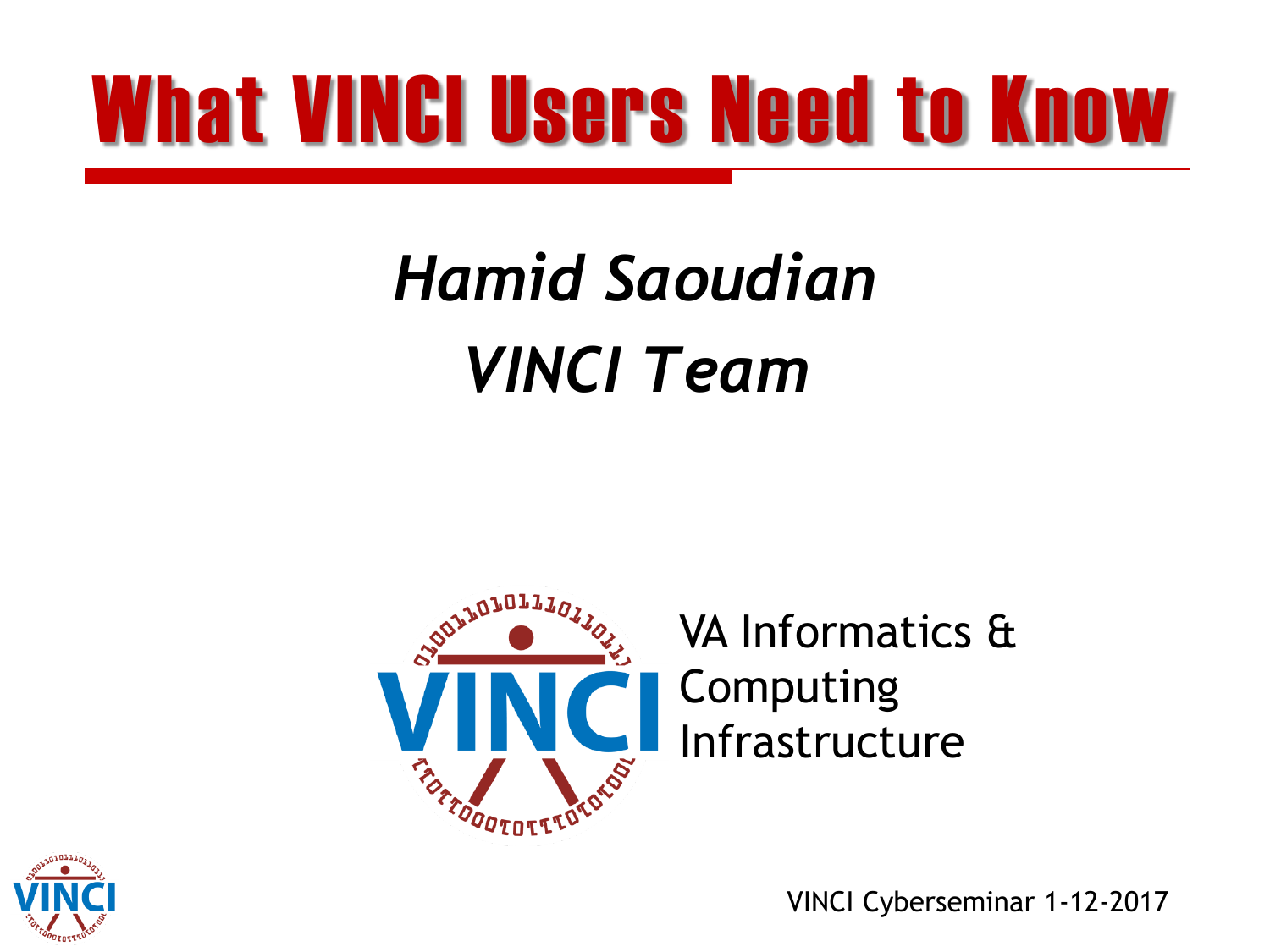

#### **NUINCI Overview**

#### **Now What you need to know**

- **•** Common user issues & pitfalls<br>• New user tips
- New user tips
- **•** Misconceptions/Misunderstandings

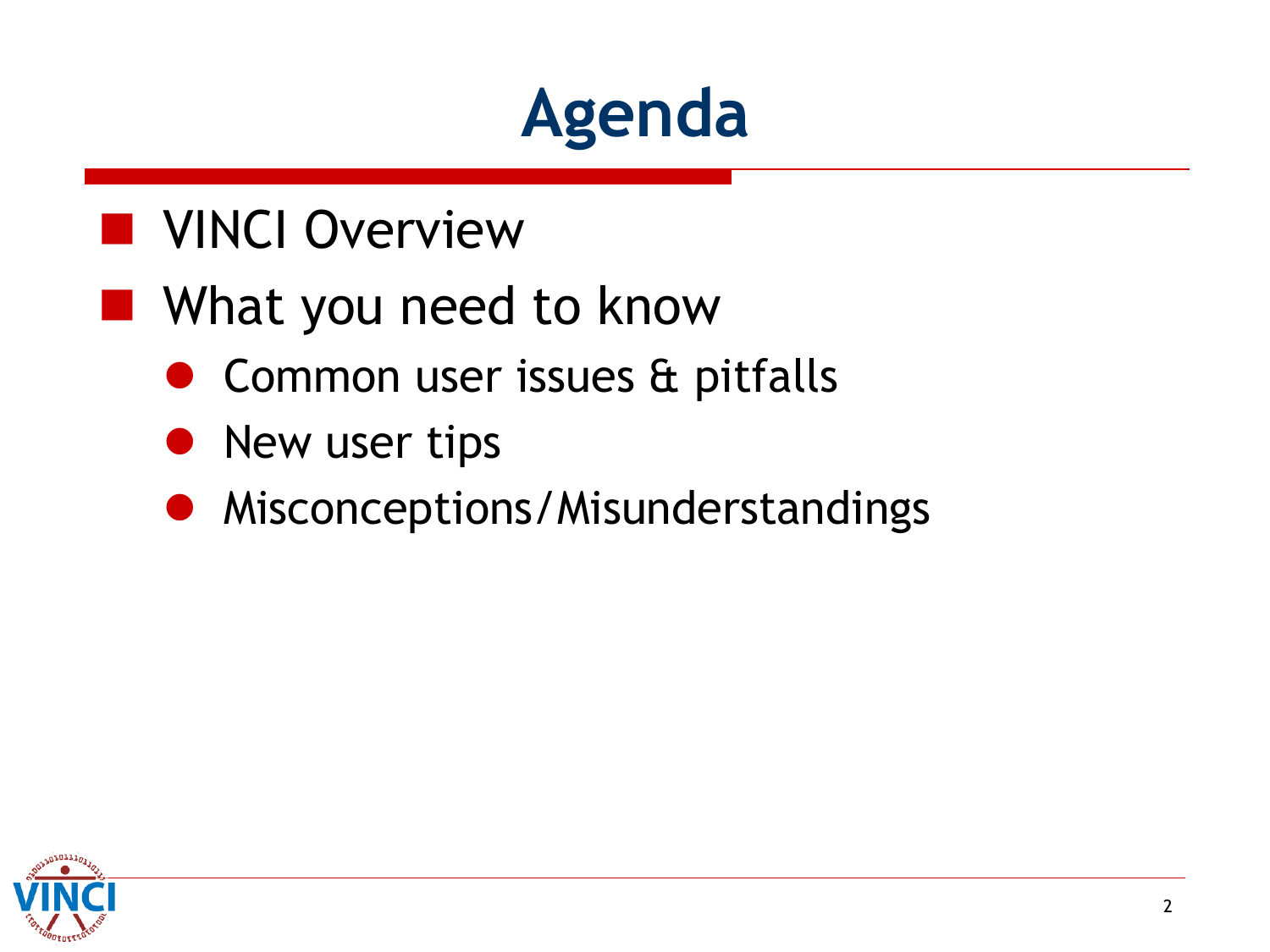#### **VINCI Overview**

- **NORGITAL VINCI is an HSR&D Resource Center under** OI&T, BISL
- **NORT VINCI is for research, not for active** patient care
- **NORTA** VINCI is growing in usage but remains resource constrained by a flat budget
- **NO** VINCI offers:
	- VINCI Central web site
	- **VINCI Workspace**
	- **•** Applications
	- $\bullet$ Data
	- $\bullet$ **Services**



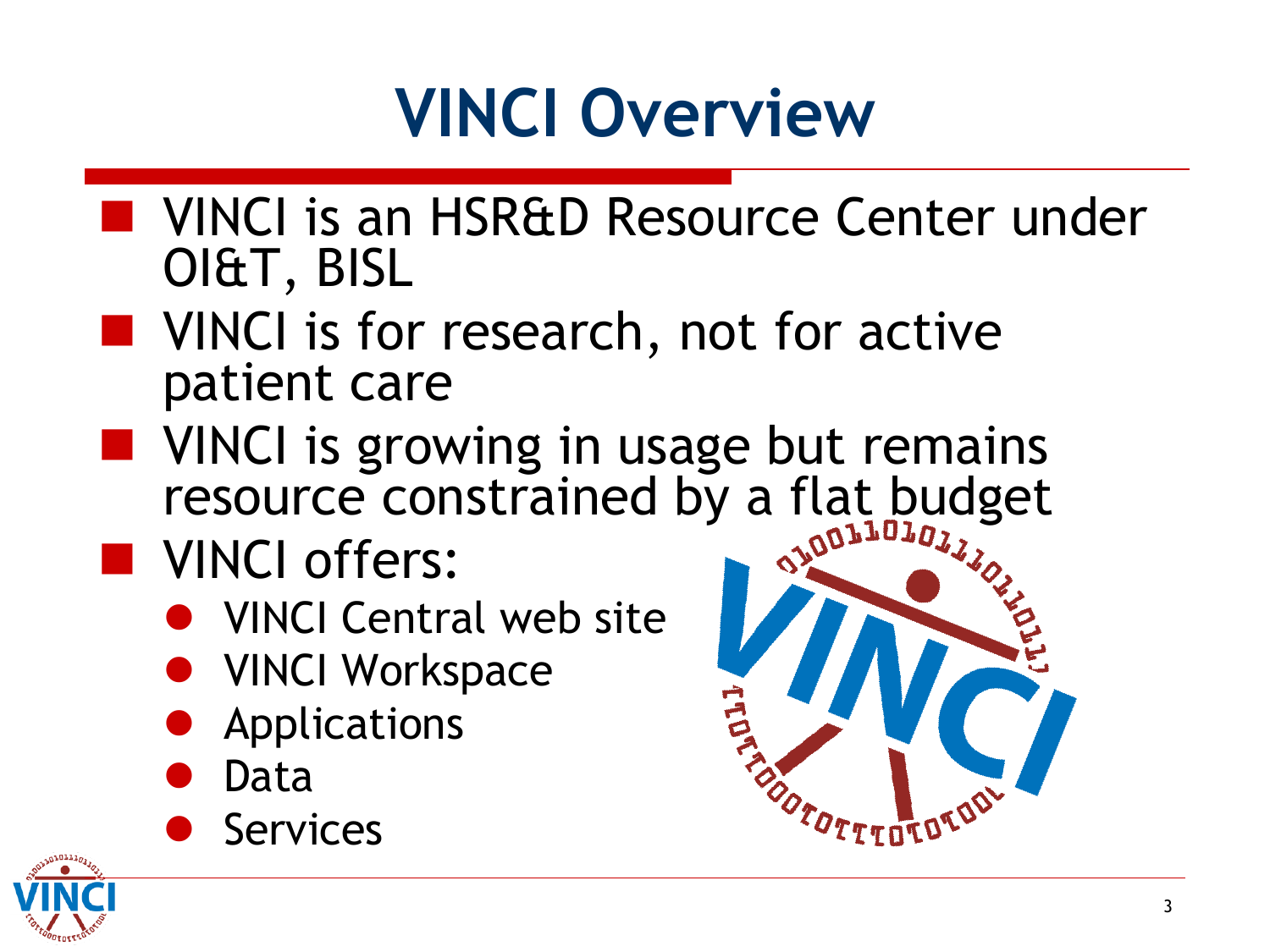#### **Services Overview**

#### VINCI Concierge

- Education and training
- **Data Needs Assessment**
- $\bullet$  Our mission is to assist you in gaining access to research data. We can help answer your questions in a timely manner for this process. If we can't answer your questions, we can find someone that can. **We are here to help!**



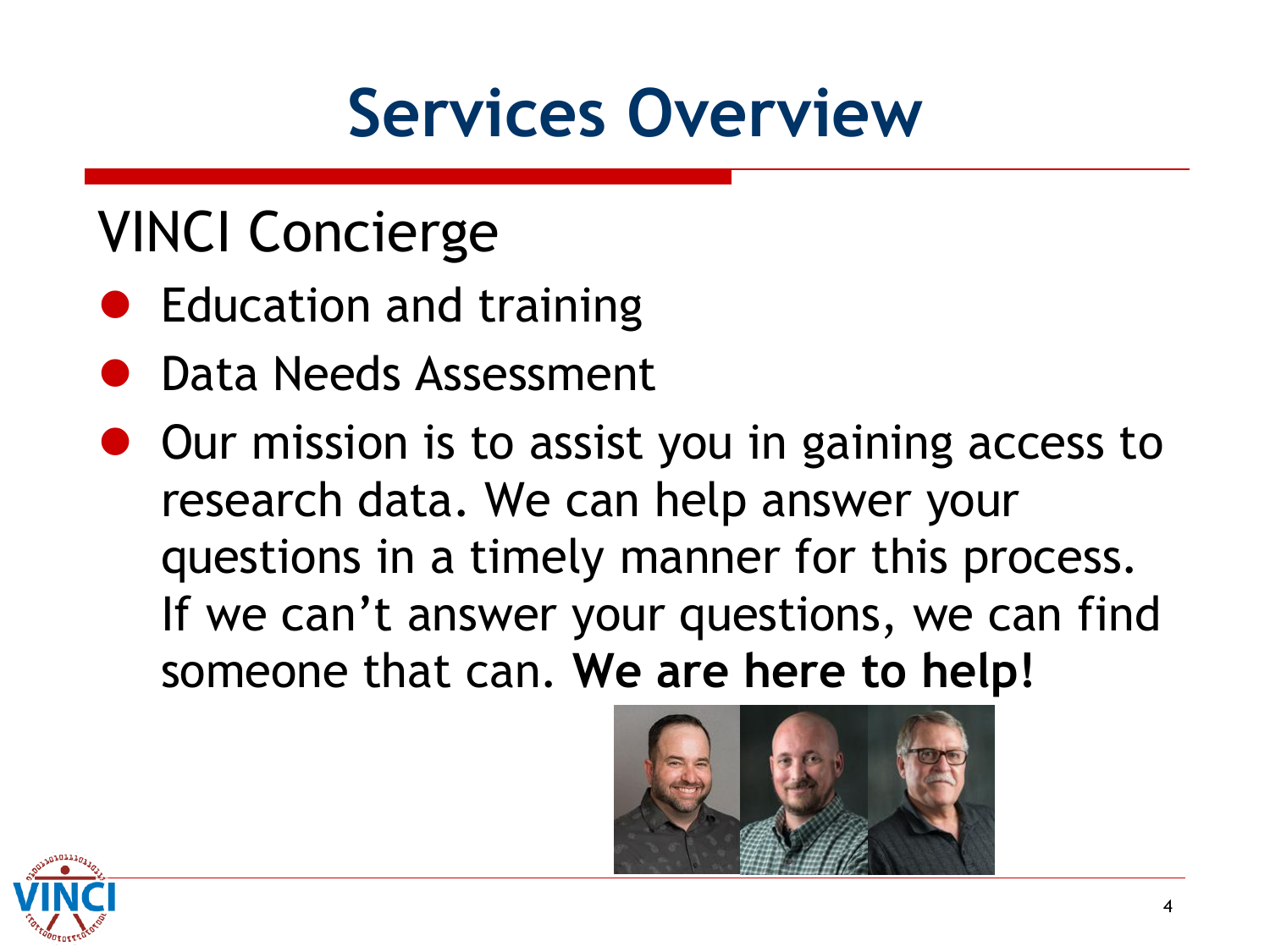#### **Services Overview**

- **Data Provisioning**
- **Technical Support**
- **Study feasibility assessment**
- **Clinical trial recruitment**
- **Annotation and Chart Review**
- Natural Language Processing (NLP)<br>■ Analytics and Data Services
- Analytics and Data Services

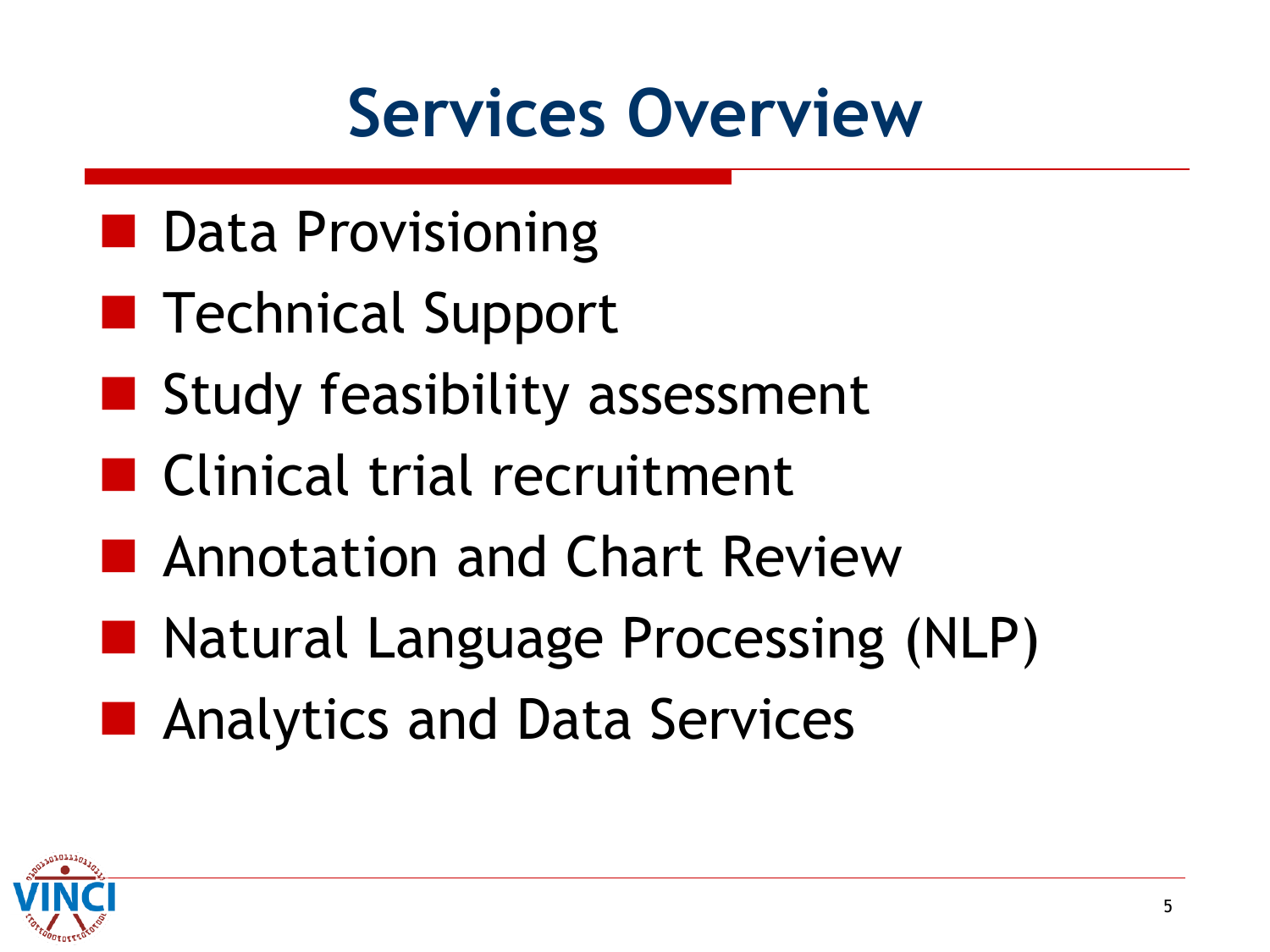#### **VINCI Central Overview**

#### resources in one place. My VINCI Dashboard shows all your VINCI



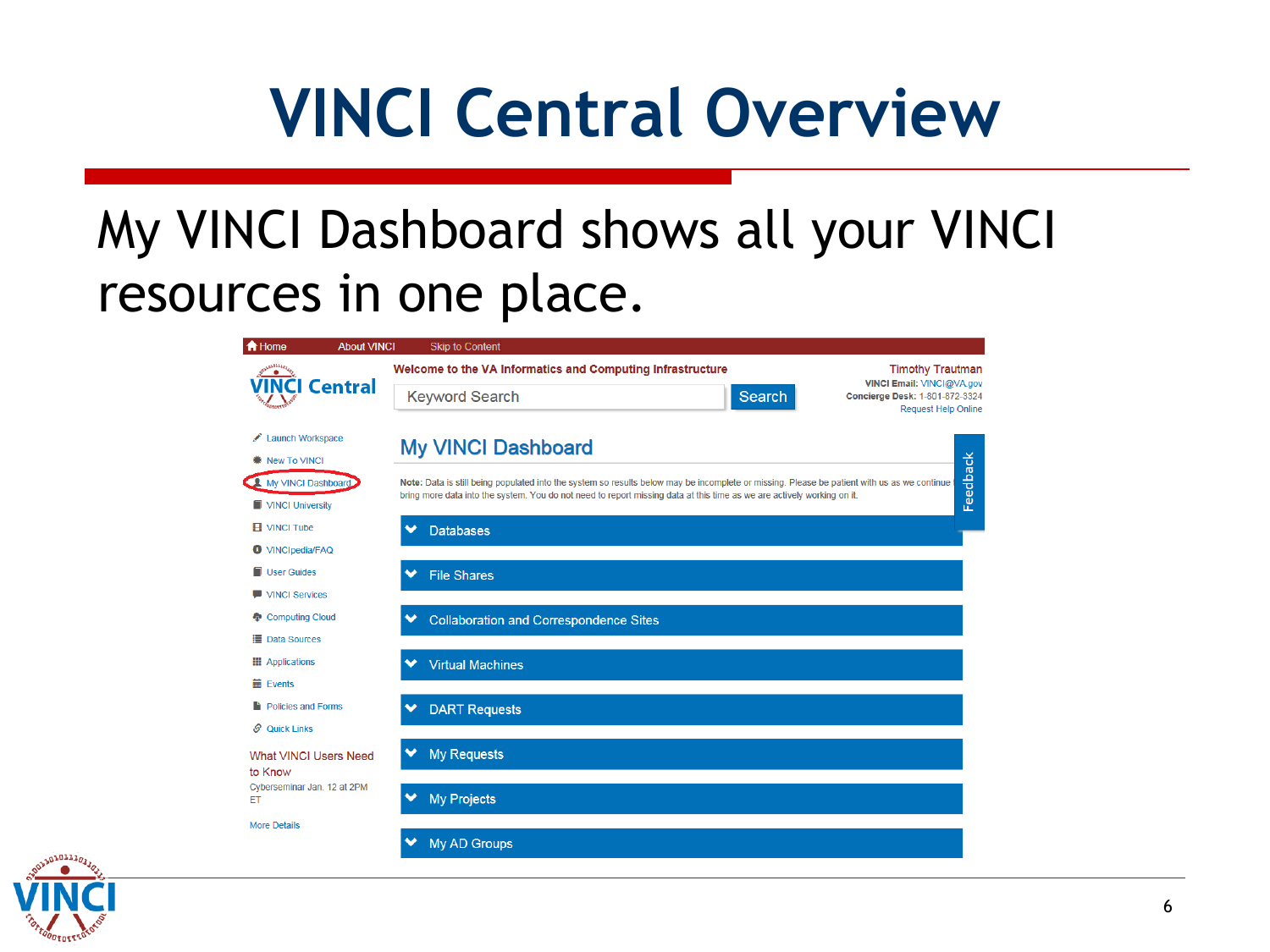### **VINCI Central Overview**

- **New to VINCI? We have several pages to** get you started with step-by-step procedures for:
	- IRB Research studies
- **New**
- **Preparatory to Research studies**  $\bullet$
- **•** Preparatory to Research studies **Demanded Apple Integrations and the virtual**<br>• Operations and Quality Improvement projects
- **Home for user guides, videos,** presentations, and VINCIpedia!



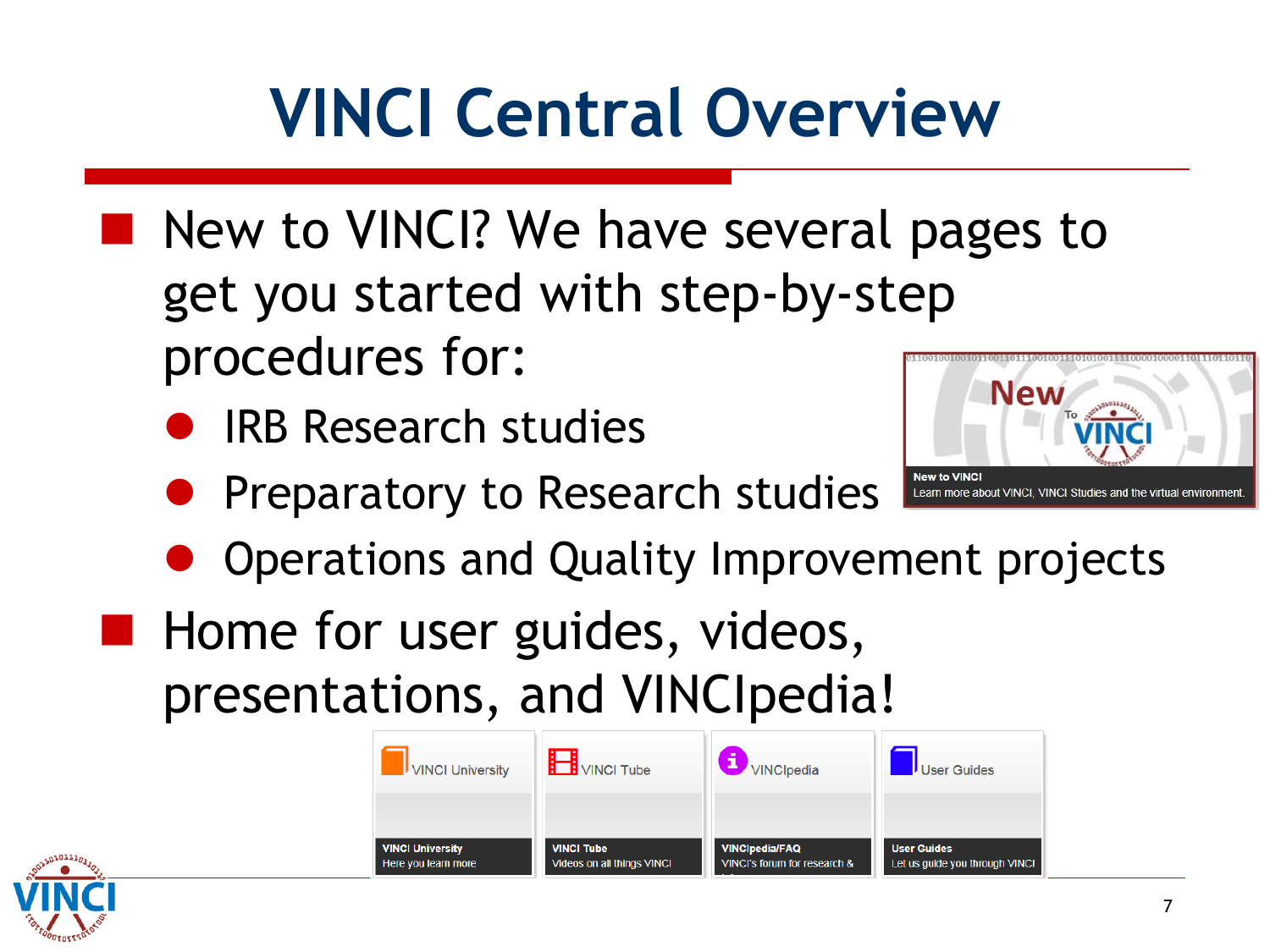#### **VINCI Workspace Overview**

- Several variations: Standard (individual apps, 1-monitor, 2-monitor) and Development.
- Standard for most uses.
- Development for custom coding or own software.

| Select VINCI Workspace                                                                                                                                                                                                                                                                                                                                                                                                                                                   |                                               |                                                   | ×                                           |
|--------------------------------------------------------------------------------------------------------------------------------------------------------------------------------------------------------------------------------------------------------------------------------------------------------------------------------------------------------------------------------------------------------------------------------------------------------------------------|-----------------------------------------------|---------------------------------------------------|---------------------------------------------|
| <b>This is a true of the land throughout</b><br><b>UKC</b><br><b>STATISTICS</b><br><b>Servitores</b> No<br><b>BARBARASA</b><br><b>MAGAZINE STATISTICS</b><br>The construction of the construction of the construction of the construction of the construction of the construction of the construction of the construction of the construction of the construction of<br>불추<br>医毒品品品品品品<br>W.<br>23232<br>息息<br>22223<br><b>Standard Workspace</b><br><b>Applications</b> | <b>Full Standard Workspace</b><br>(1 Monitor) | <b>Full Standard Workspace</b><br>(multi-monitor) | <b>Development Workspace</b><br>(1 Monitor) |
|                                                                                                                                                                                                                                                                                                                                                                                                                                                                          |                                               |                                                   | Close                                       |

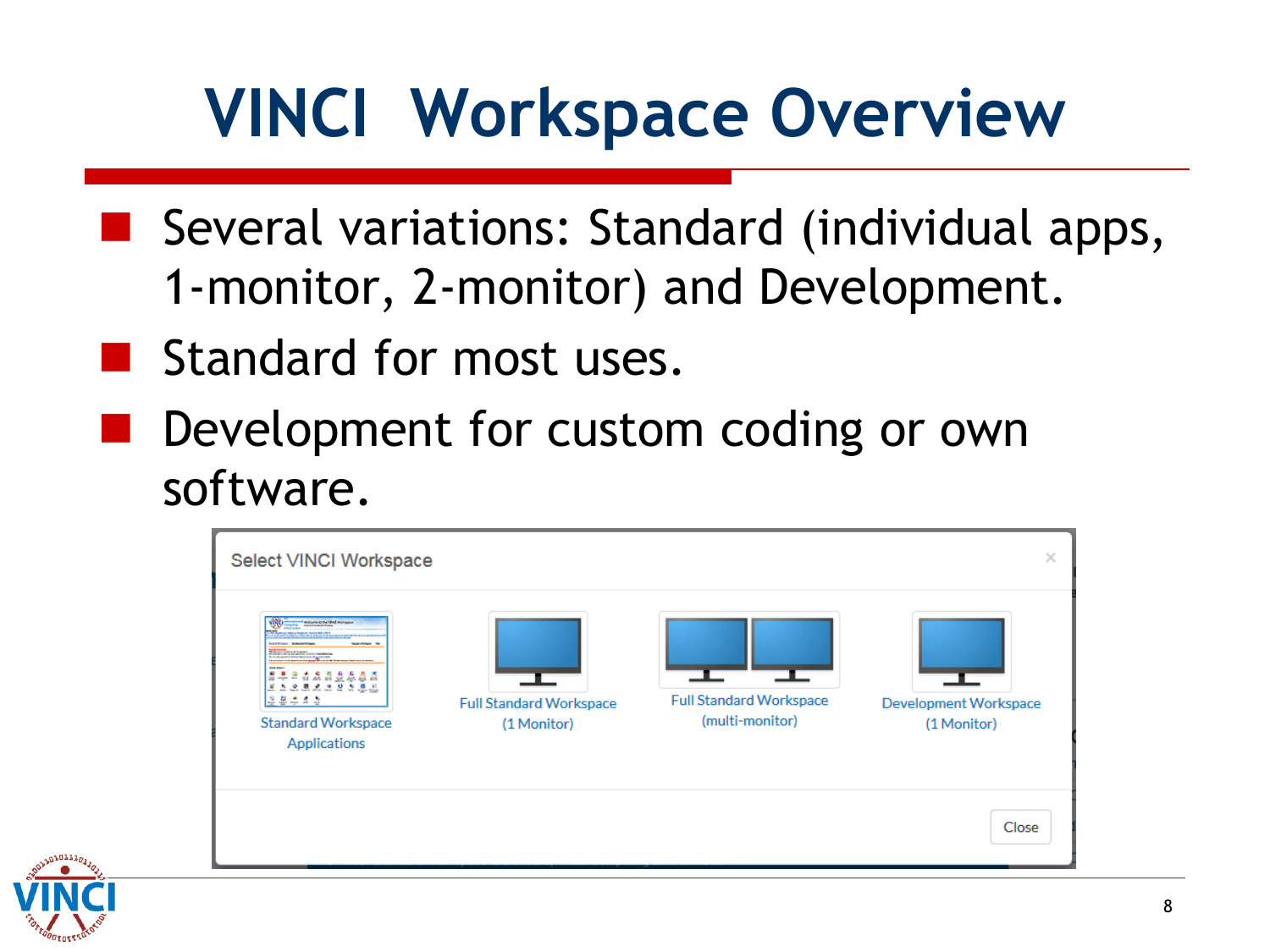#### **VINCI Workspace Overview**

- File storage  $(0:$ , P:-drives are not the databases but project file folders)<br>Databases (where your project data is
- stored)
- Home (H: Drive)



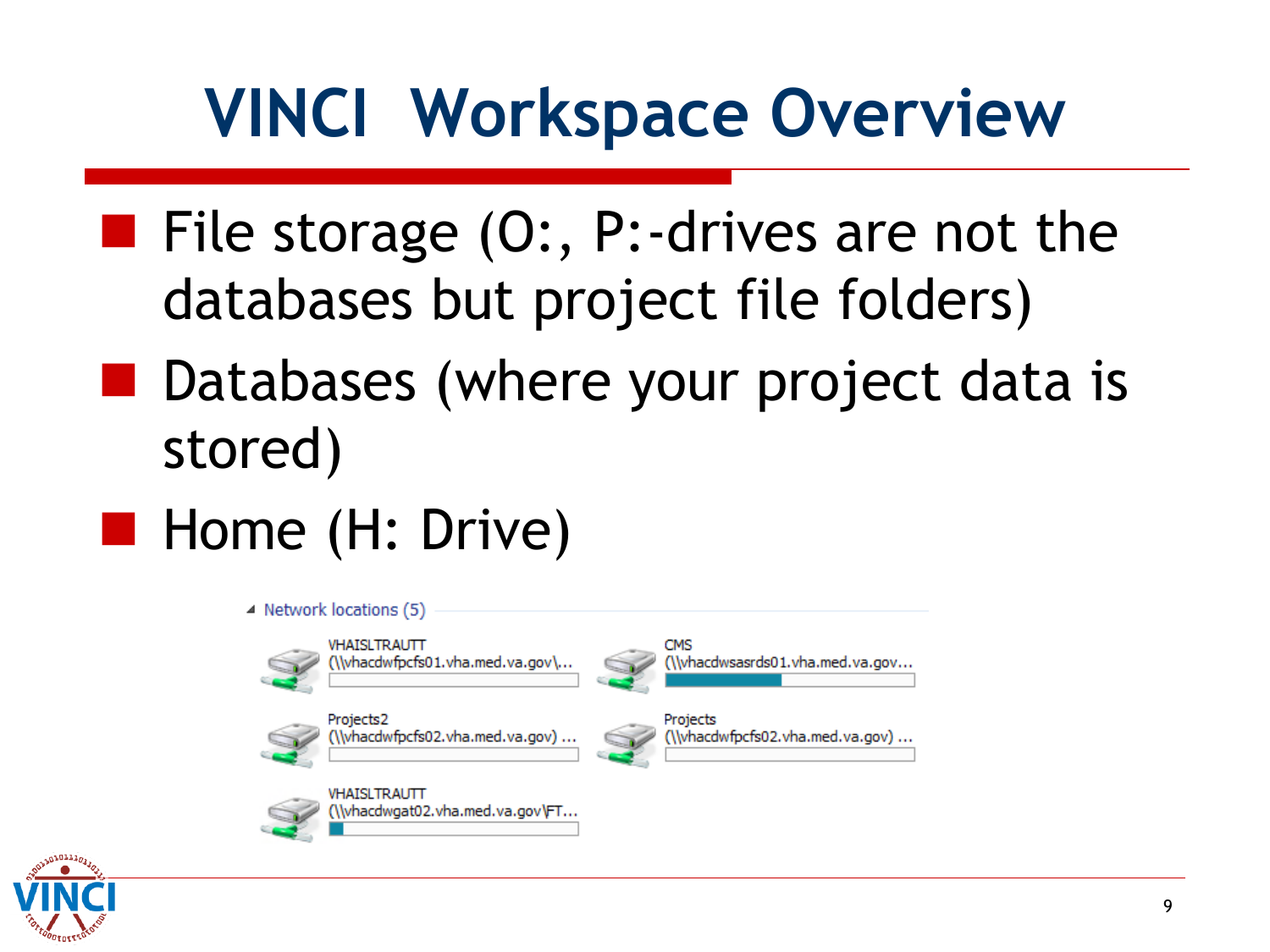for access, go to VINCI Central and try from there. When you are unable to use a stored link or bookmark



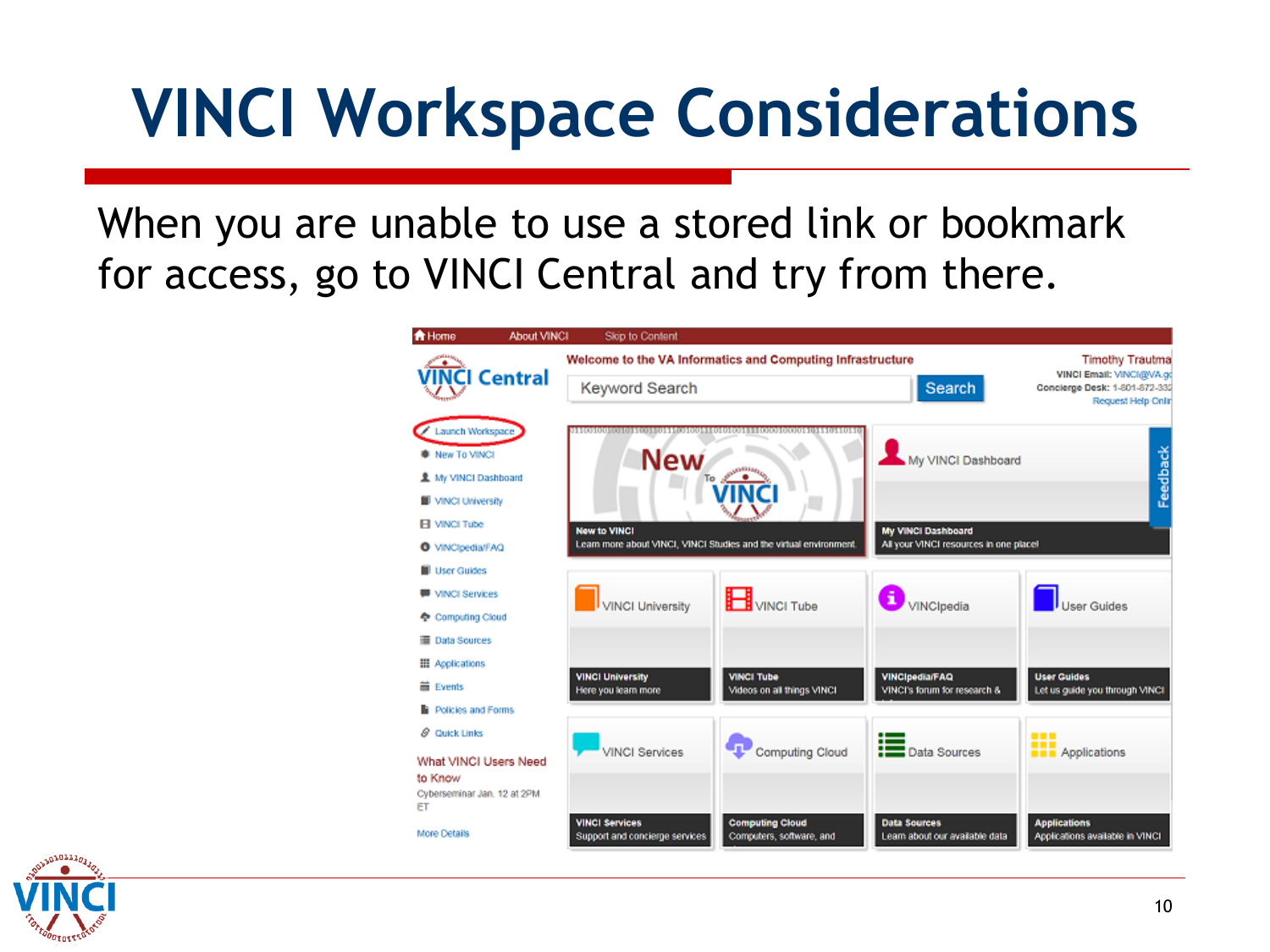- The VINCI Workspace and CAG or Rescue VPN are different things. A common misconception is that because you've remoted into the VA, it also means you're "in" the VINCI Workspace. Once on the VA Intranet, you launch the workspace separately.
- workspace due to data security reasons. There's no Internet connectivity inside the



 first application and then open in the second Copy and paste doesn't work between applications that are on different servers. Save to a file from the application.

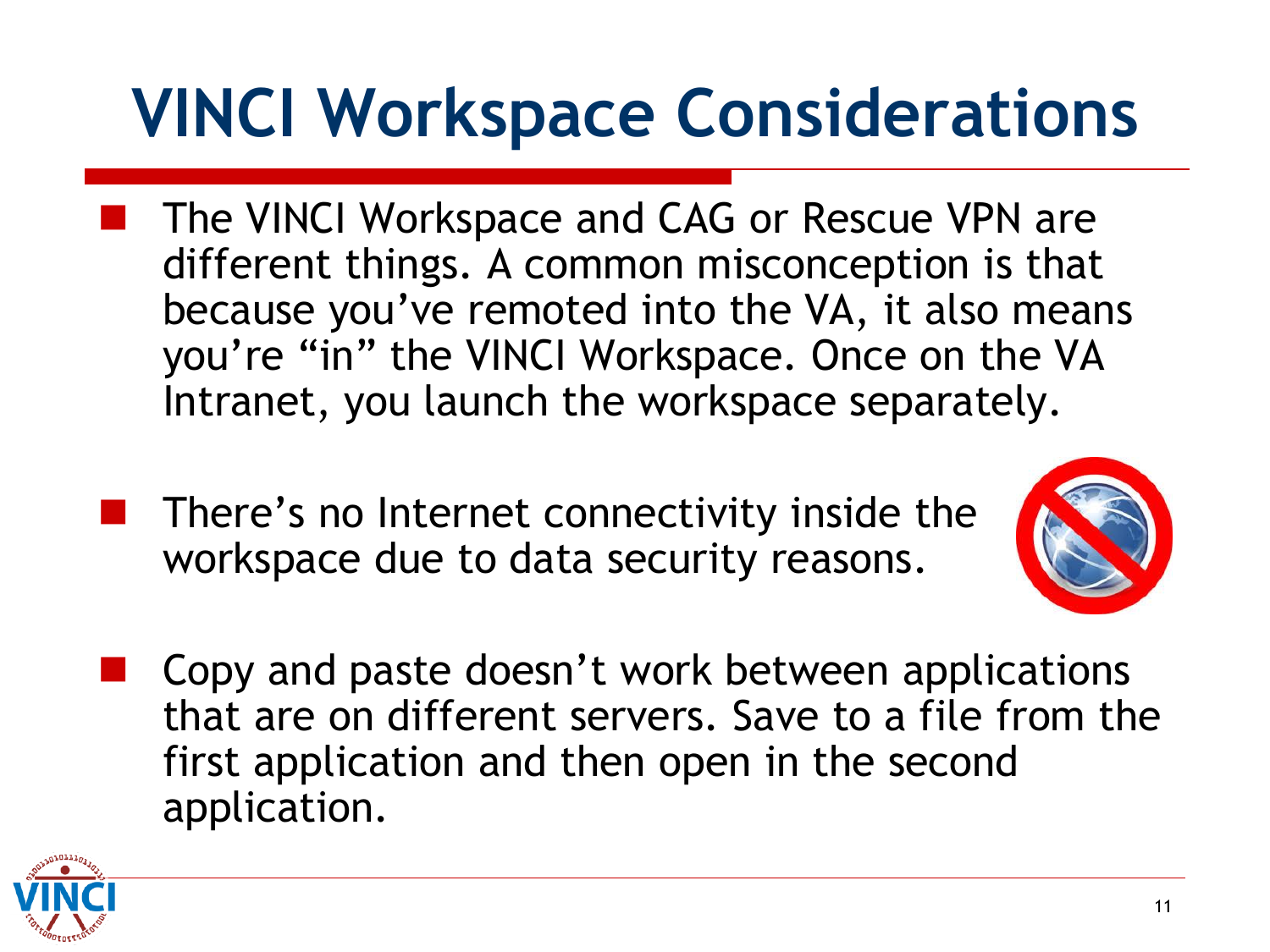A document created in a remotely served software application will not automatically open in its native program when you click on the filename. You must open the program and then open the file from within the program.

 The VINCI Workspace is a firewalled environment which is why you need to use our custom upload and download tools in order to move information in and out. Additionally, downloads are audited to ensure compliance with data security.

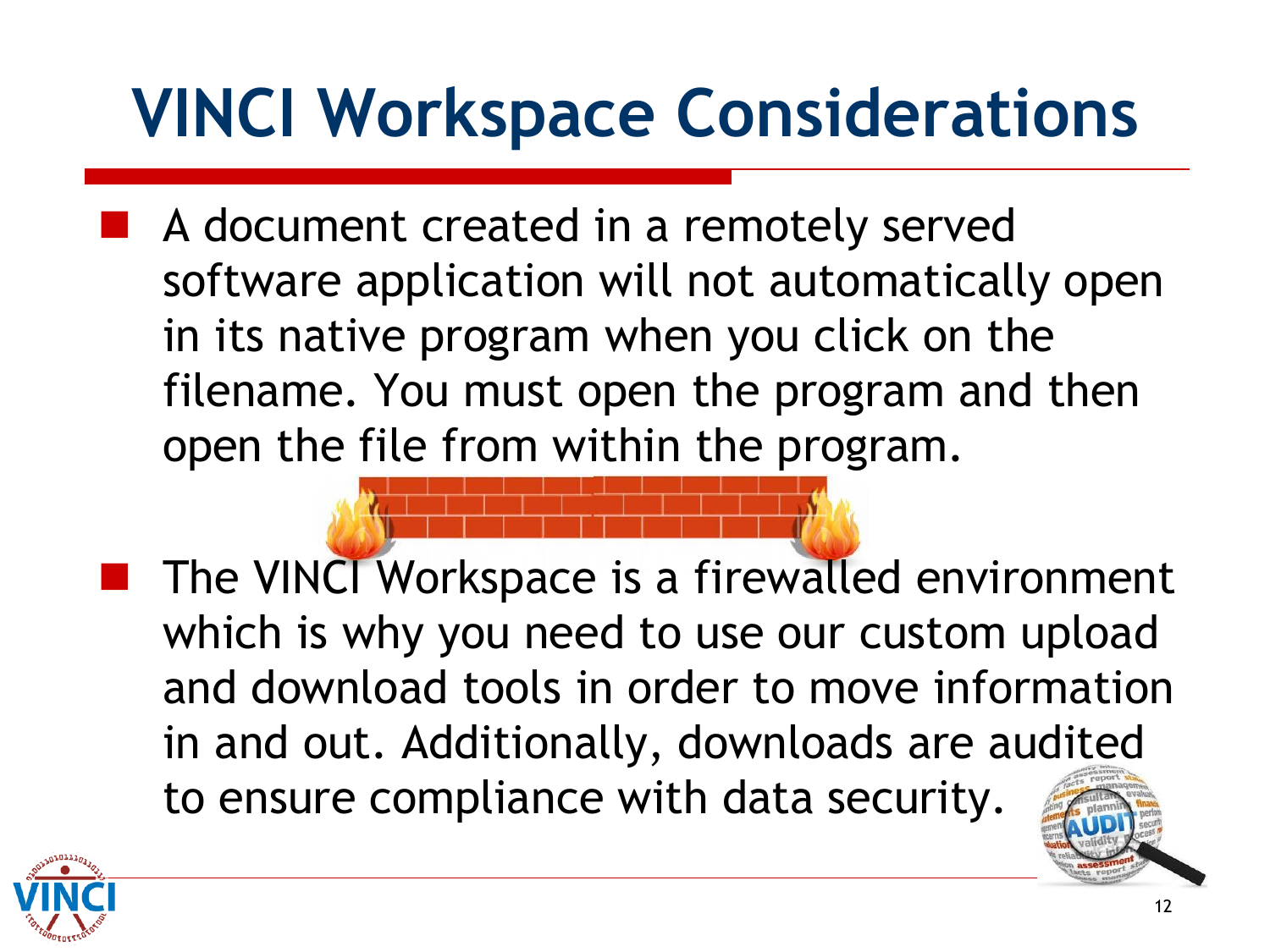top bar. Grab it and pull it down to create its To switch between Remote Desktop Connections (such as the workspace and SAS), slide the top blue bar to the side exposing the other server's



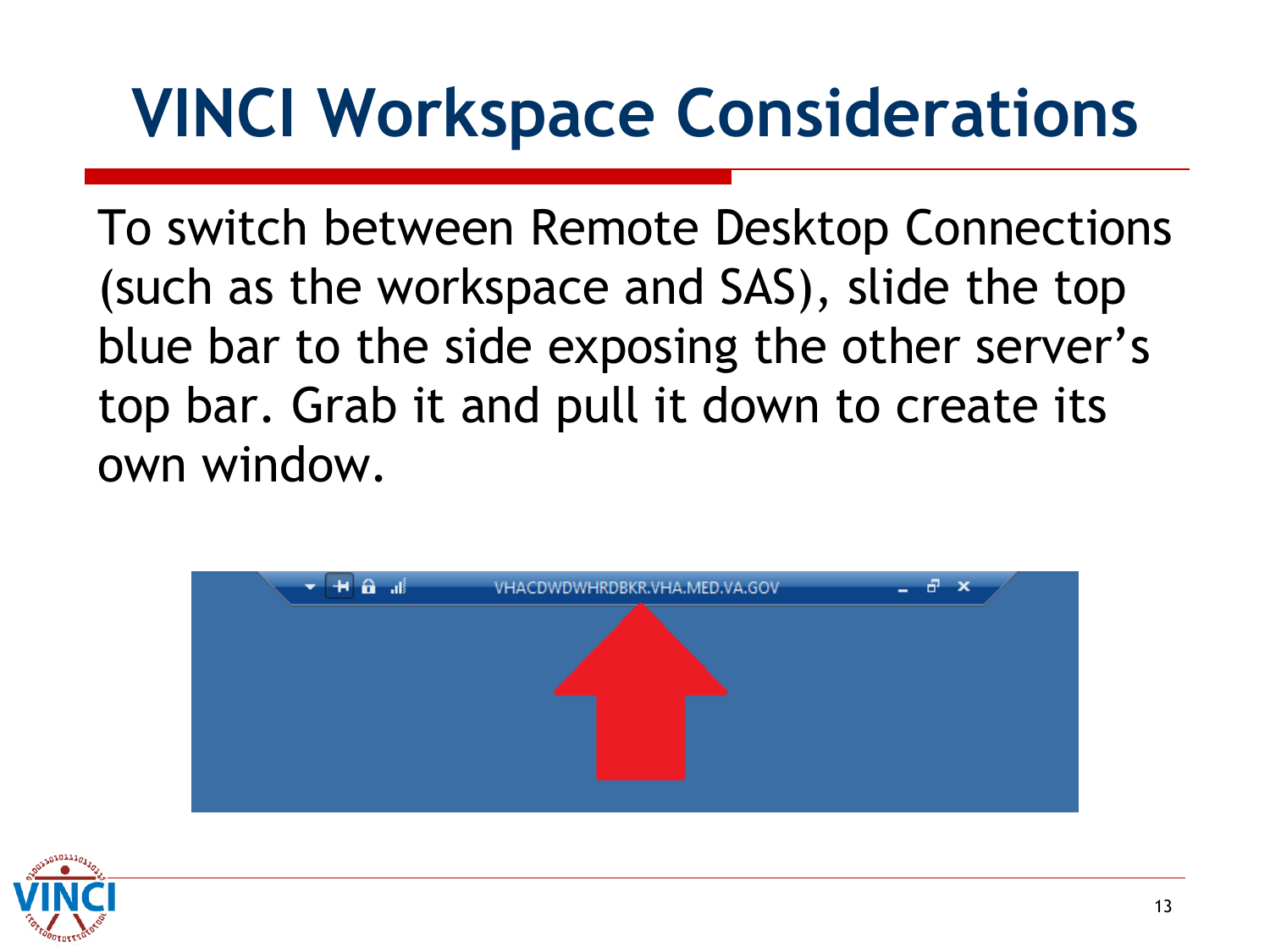Please logoff your session using the Start button and then Logoff button. Do not close the window using the white "X" in the top bar **Yes**  as it does not close your session, just the  $N_0$ window.





Linux is available as an option in the workspace and uses your Windows credentials, and from Linux, you can access Windows resources, such as shares and SQL databases. There are some 40,000 packages in our software repository.

 If you have PIV errors, contact the National Service Desk.

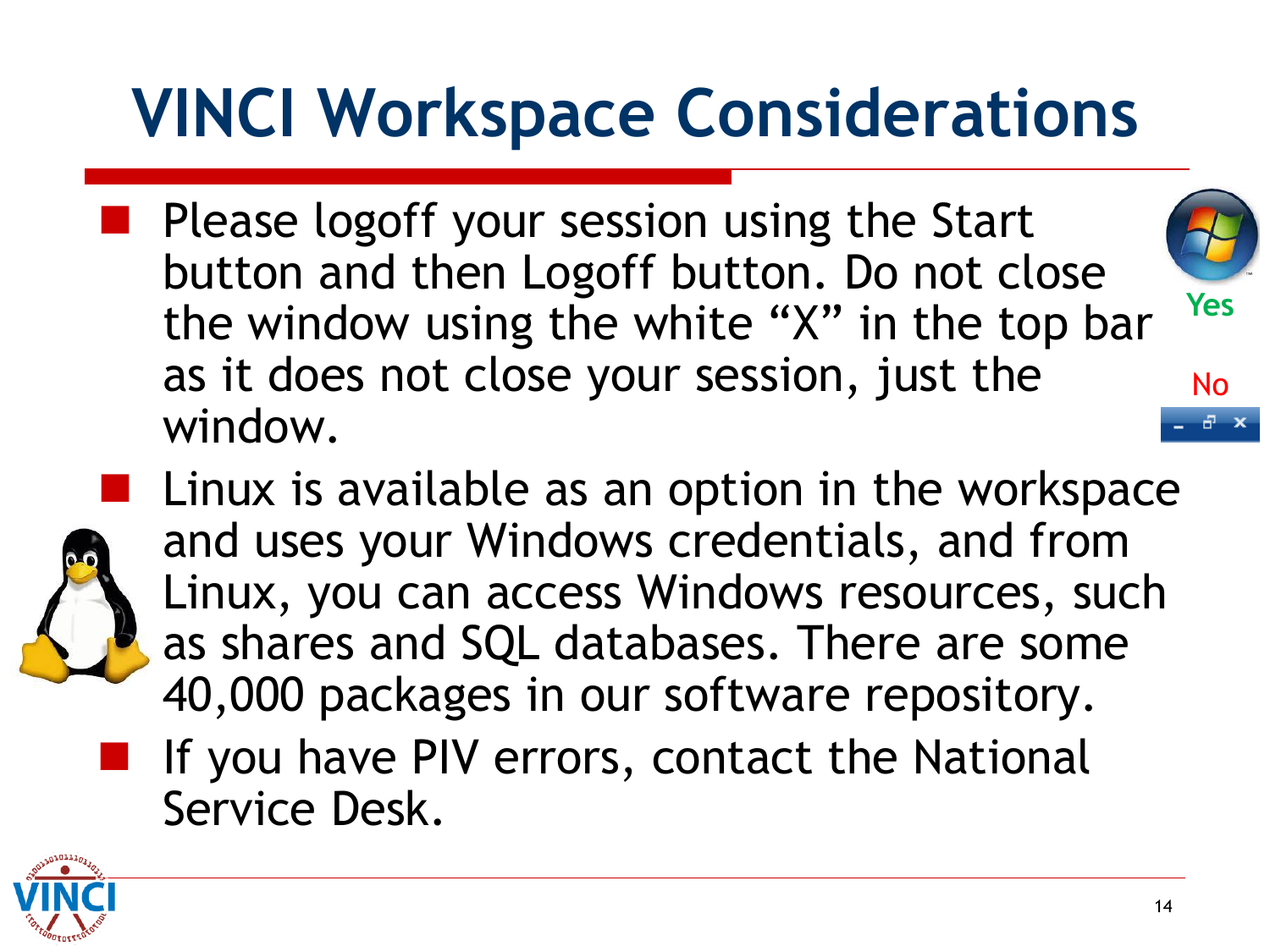#### **Applications Overview**

- Analytics R, SAS, Stata, MATLAB, SSMS, PASW, AnyLogic, and Power BI.
- VINCI's copy of SPSS pending phase out or rescue?<br>NVivo is being phased out.
- 
- Only available in the workspace.

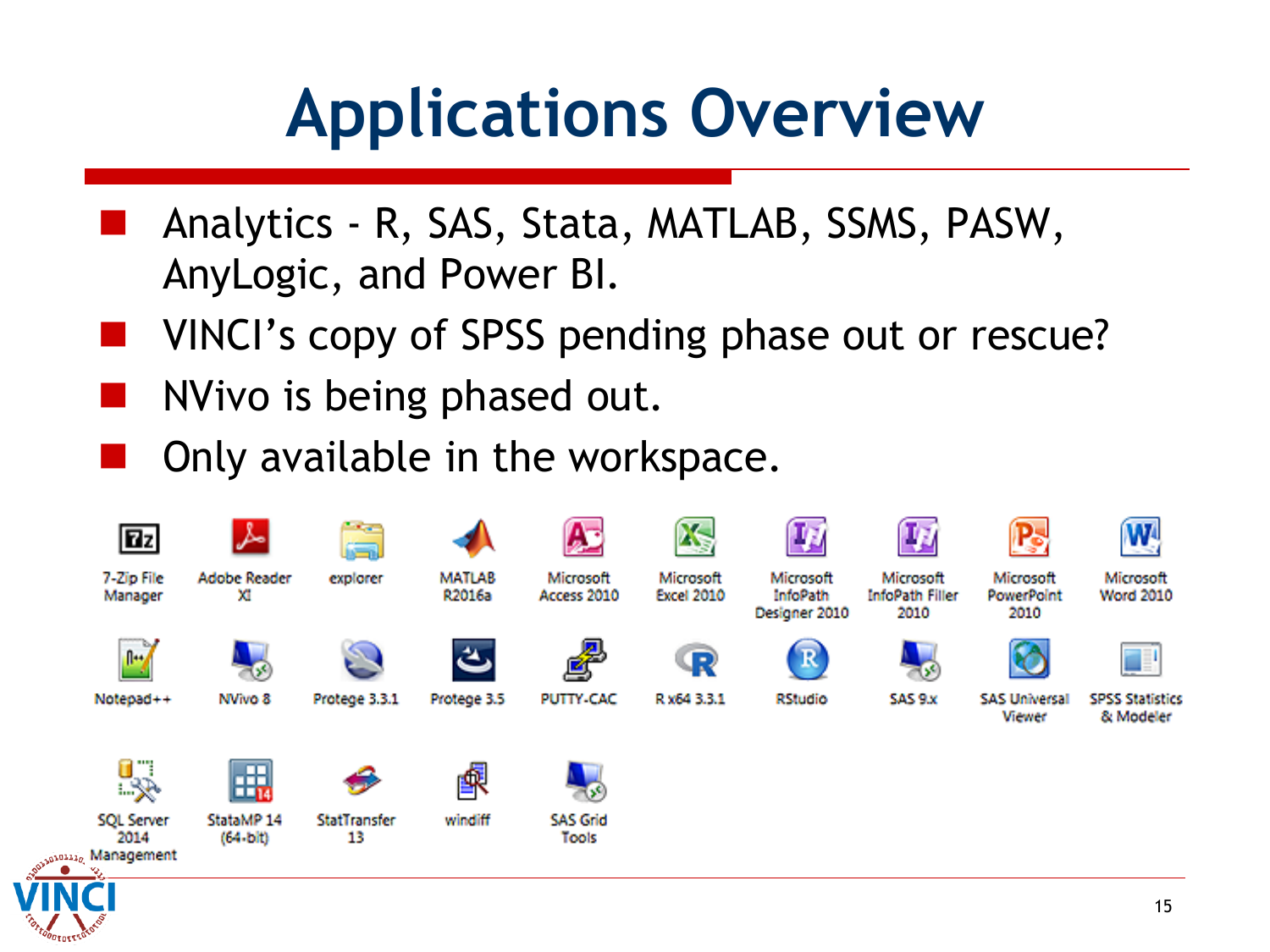We have lots of SAS guides on VINCI Central under User Guides

[https://vaww.vinci.med.va.gov/VinciCentral//Guide](https://vaww.vinci.med.va.gov/VinciCentral/Guides/Index) [s/Index](https://vaww.vinci.med.va.gov/VinciCentral/Guides/Index) 

Start with document "*[Grid -](https://vaww.vinci.med.va.gov/VinciCentral/documents/Grid_Where_to_Begin.docx) [Where to Begin?](https://vaww.vinci.med.va.gov/VinciCentral/documents/Grid_Where_to_Begin.docx)*"



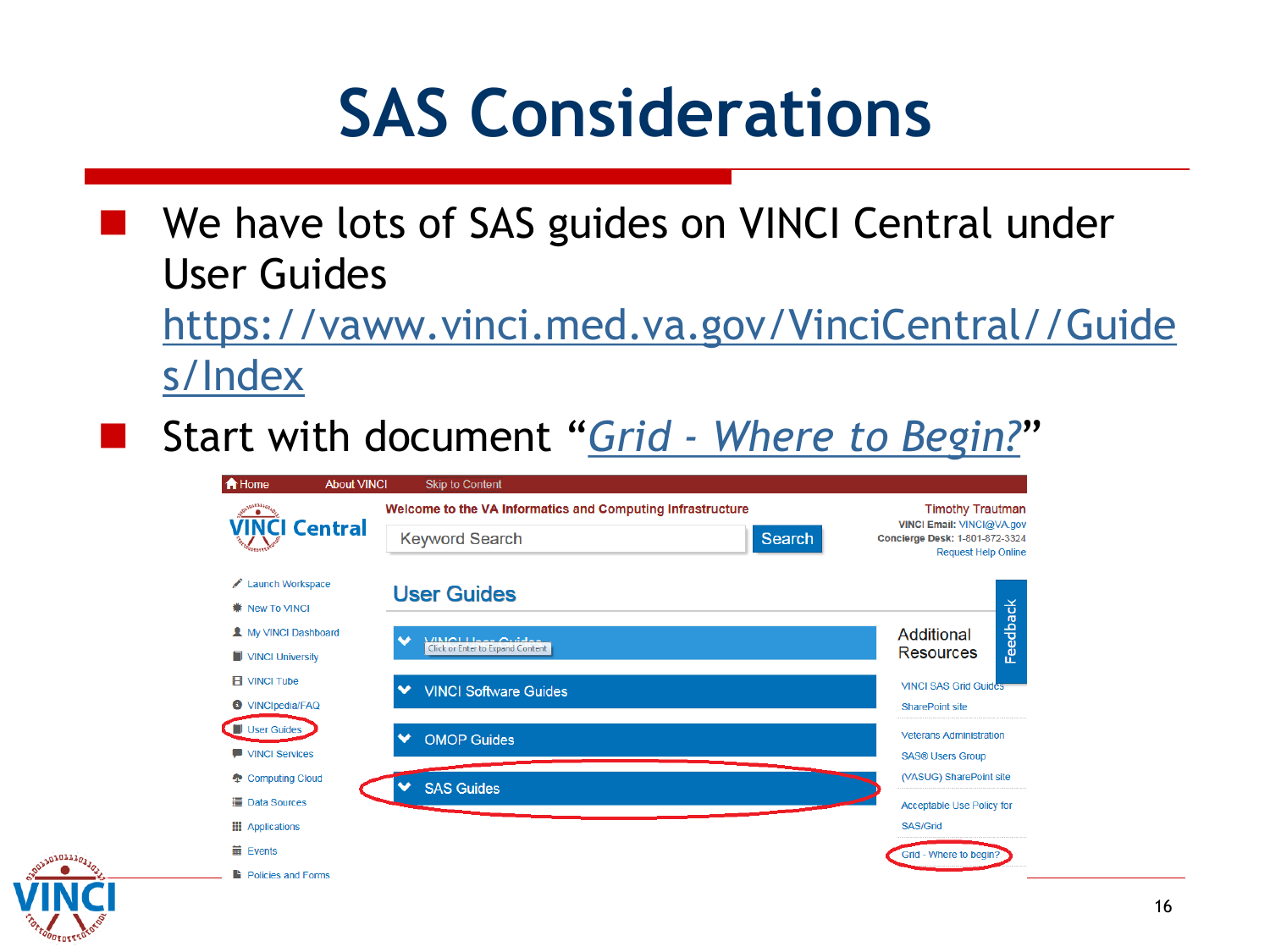In the full VINCI Workspace desktop, access SAS programs in the "Remote Applications" folder on the desktop instead of the Windows Start button.



**Now Why use SAS/Grid over SAS?** 

- Load-balanced, parallel-processing very robust venue.
- **Greater storage capacity.**
- All statistical procs reside on the Grid, not the Desktop.
- **More efficient OS venue.**
- **Greater security**

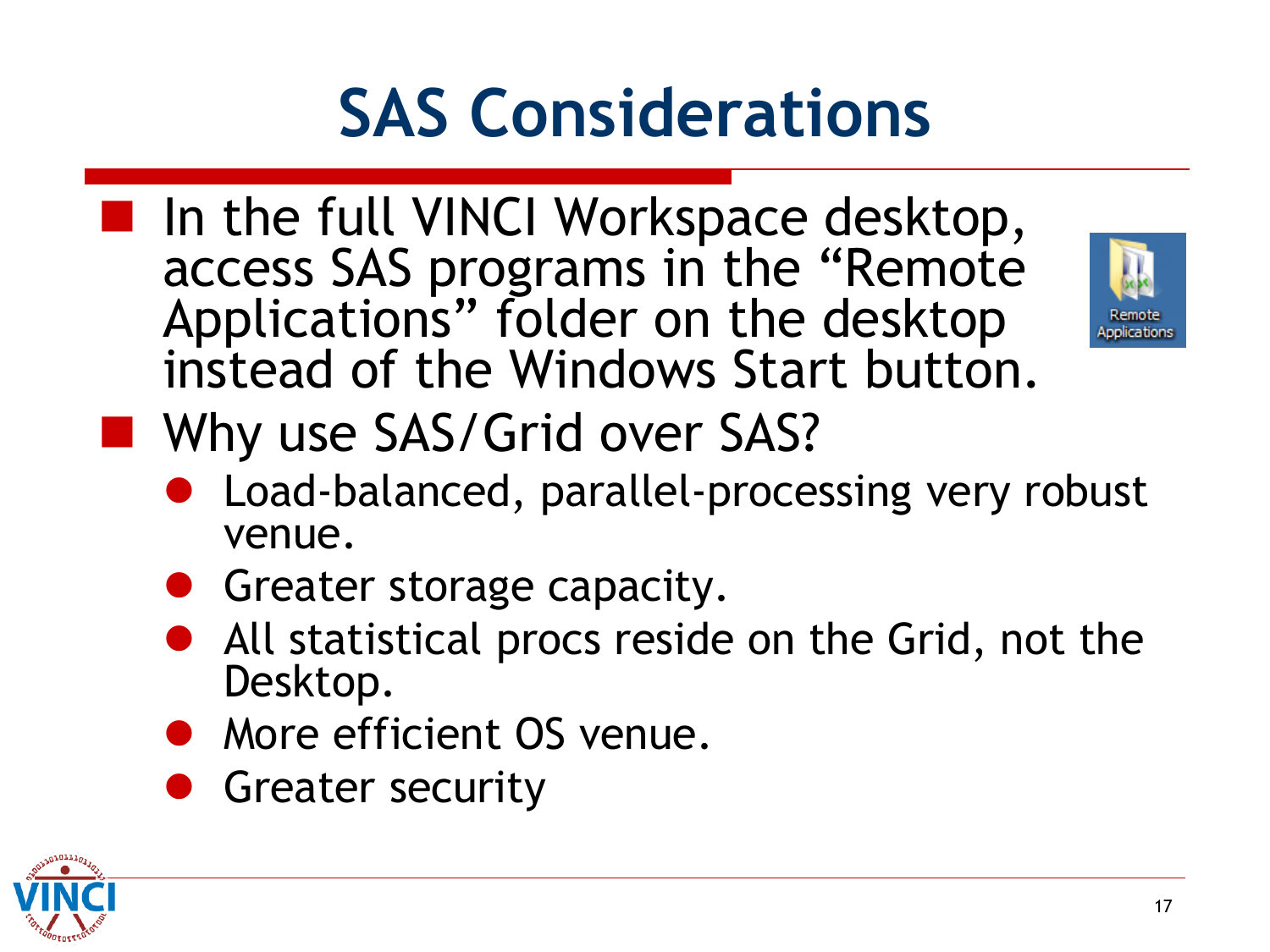- (parameter inclusions). Proc IML also allows the inclusion of R into the SAS world. Vastly enhancing **SAS Enterprise Miner is very robust and easy to use.** It also allows rapid, efficient data mining and modeling with a minimal amount of programming the abilities of R thusly.
- SAS Enterprise Guide is a point-and-click, menu- and wizard-driven tool that empowers users to analyze data and publish results.



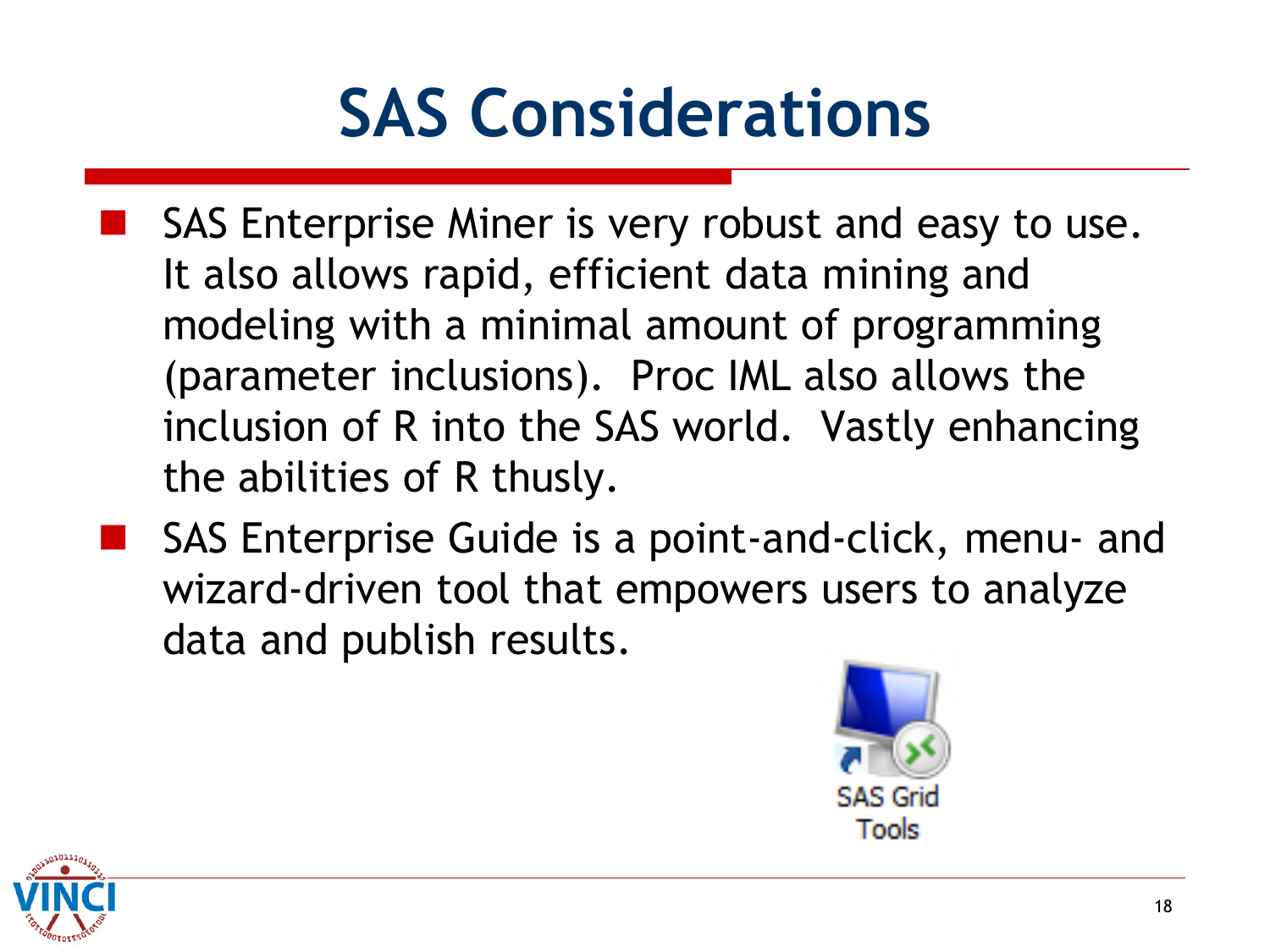- Because SAS EG format is more analogous to **Now Should SPSS users transition to SAS?** SPSS than other statistical formats.
- **No. 19 Million** Misunderstandings and misconceptions that customers have? Where data resides in respect to the Linux and Grid environment. Where the statistical procs reside.
- **Optimize queries and code and run in** parallel mode as often as you can.

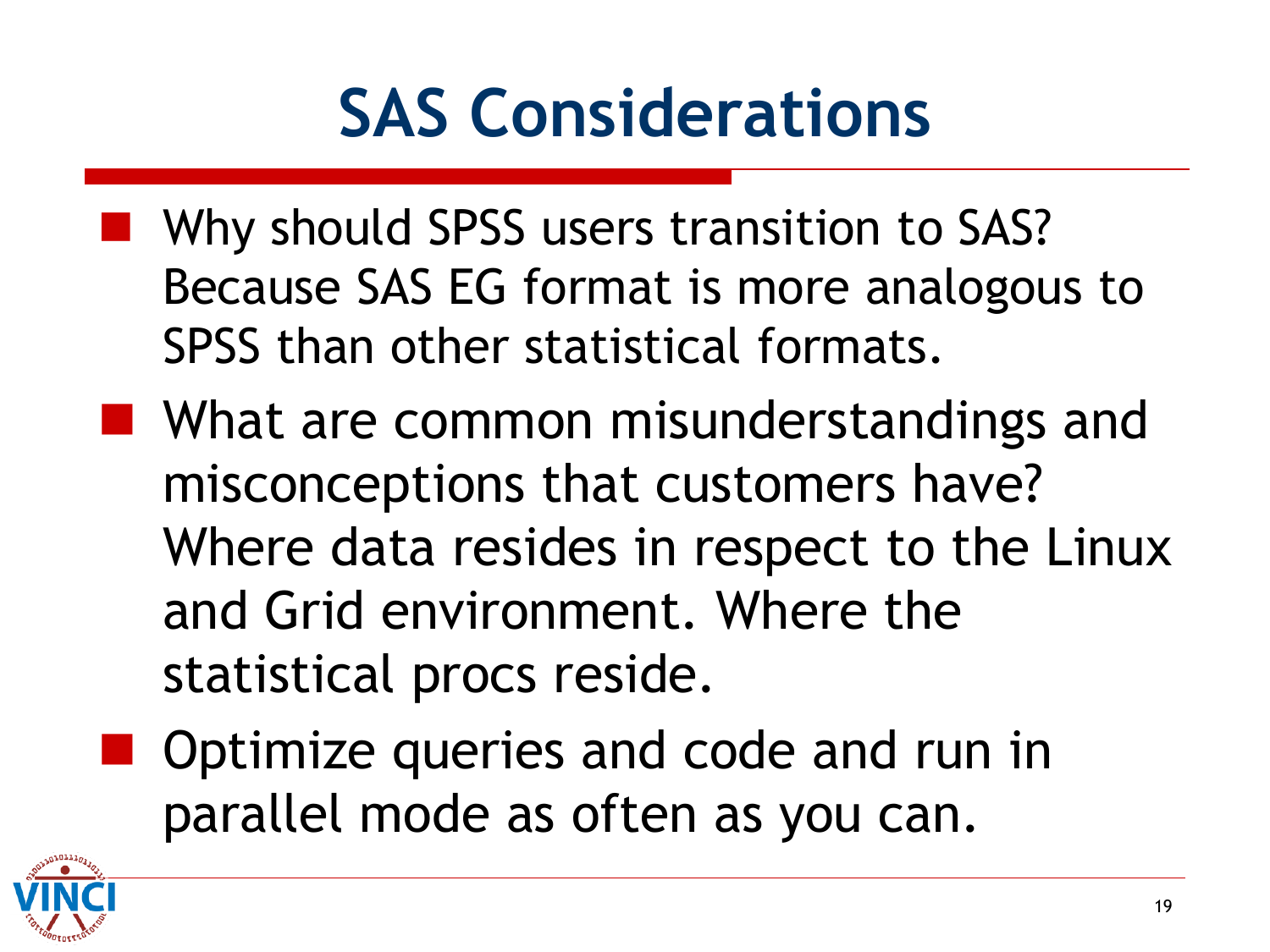#### **Data Overview**

- **NUINCI's data is in SQL formatted databases and will**  be provided in this format. It does not come in an Excel spreadsheet.
- VINCI is not a "Data Steward" and does not own the data or approve access to it. The respective Data Stewards approve data access through DART.
- **D** Our data domains are:
	- **TIU Notes** MedSAS CAN Scores CDW Production MyHealtheVet CDW Raw HERC TIU Notes DSSOMOP Vital Status20

**DSS Vital Status** 

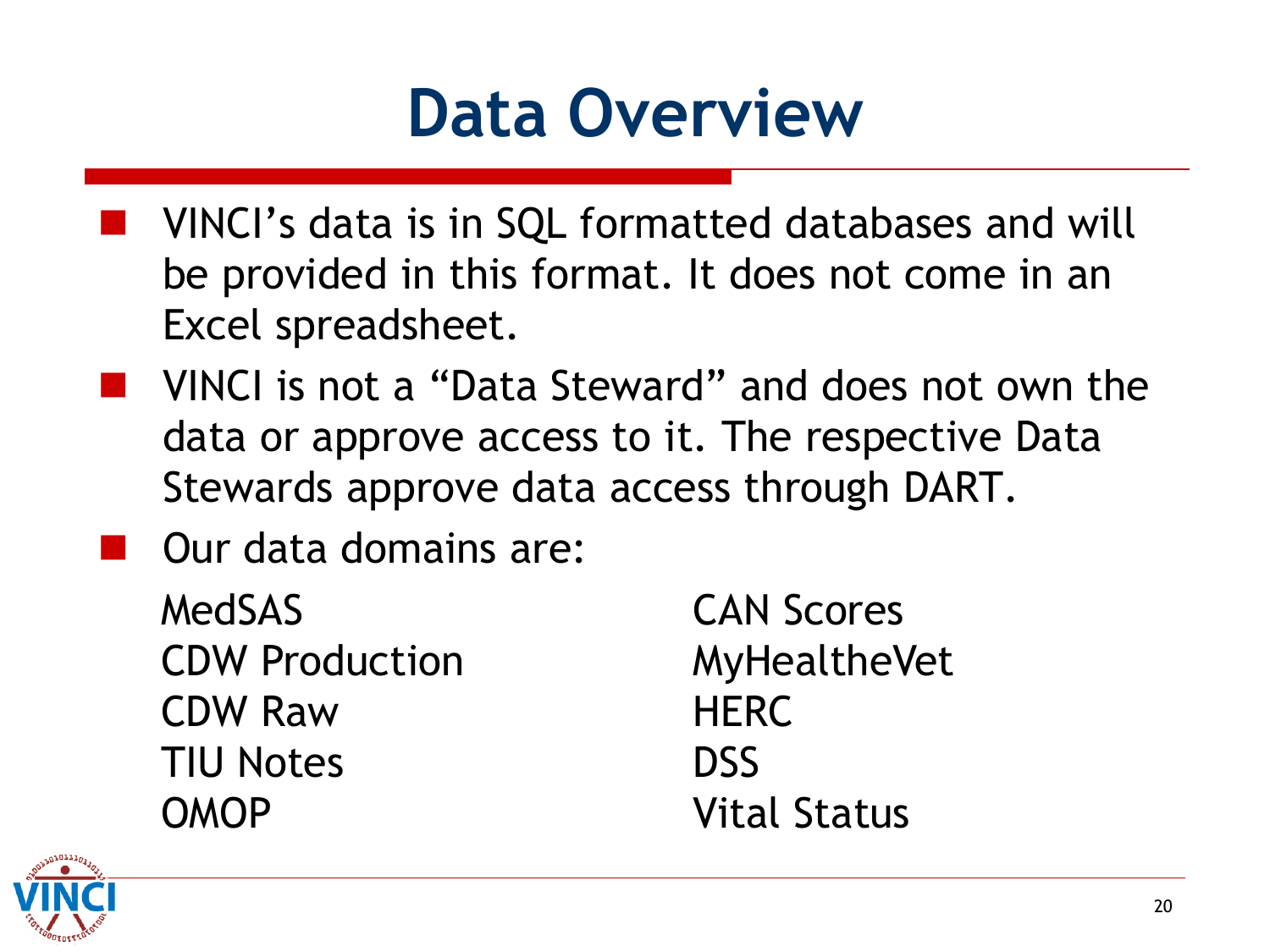#### **Data Analysis Considerations**

**E** Studies need their own data analyst. VINCI cannot do data analysis for you.

**IF** If using VINCI, data analysts need to be fluent in SQL and know how  $\sum_{i=1}^{\text{Microsoft}}$  Server to do JOINs.



SQL code that works just fine in a 1000-<br>row database can kill the entire VINCI environment so be thoughtful, efficient, and succinct with your queries.

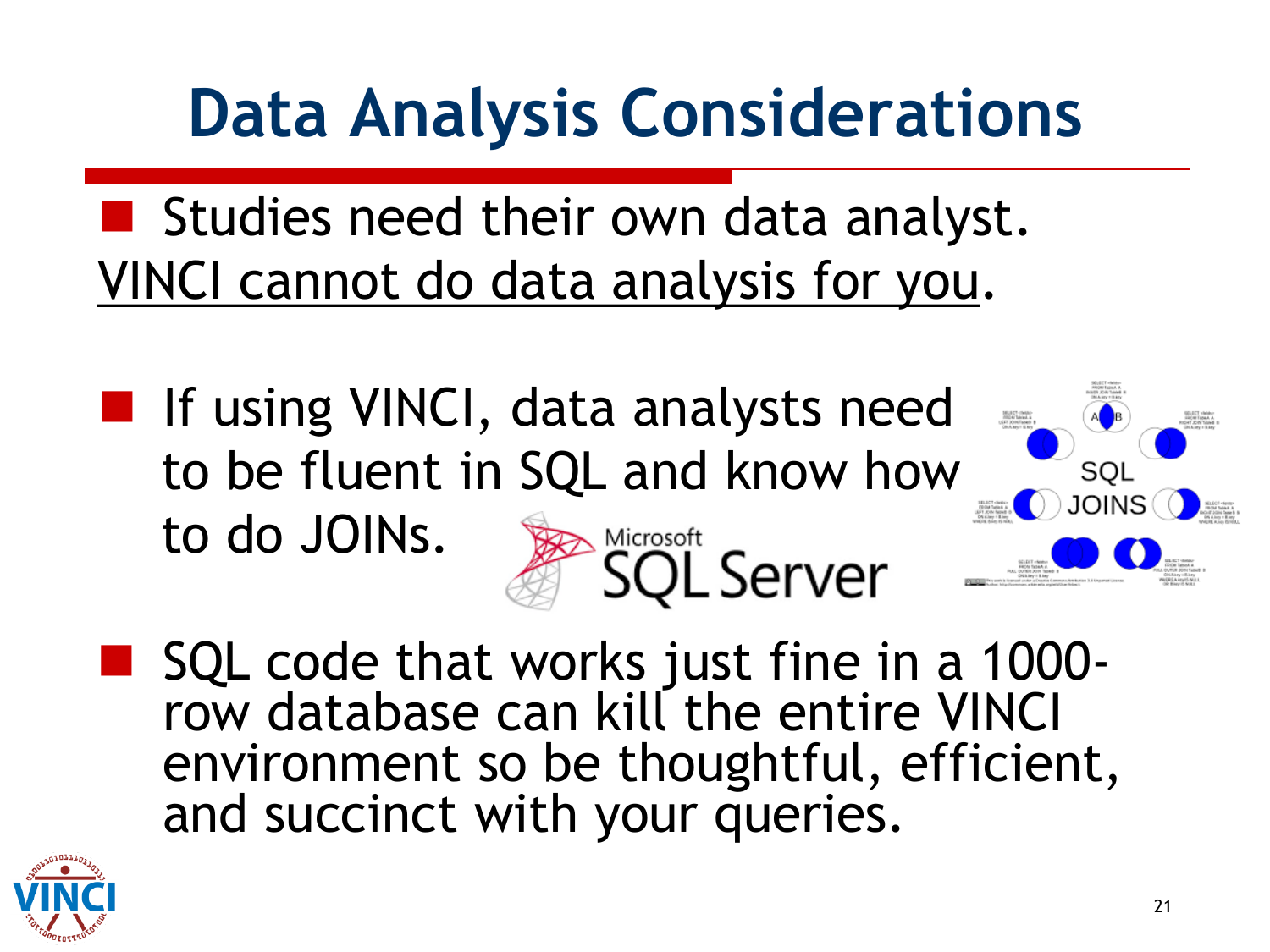#### **Data Analysis Considerations**

■ Use Page compression for your Tables.<br>■ ICD-9 and ICD-10 codes are

■ ICD-9 and ICD-10 codes are very different and there isn't a simple crosswalk. Both of



these are different from CPT codes.

**IF** [ICD Diagnosis] codes are different from [ICD Procedure] codes.

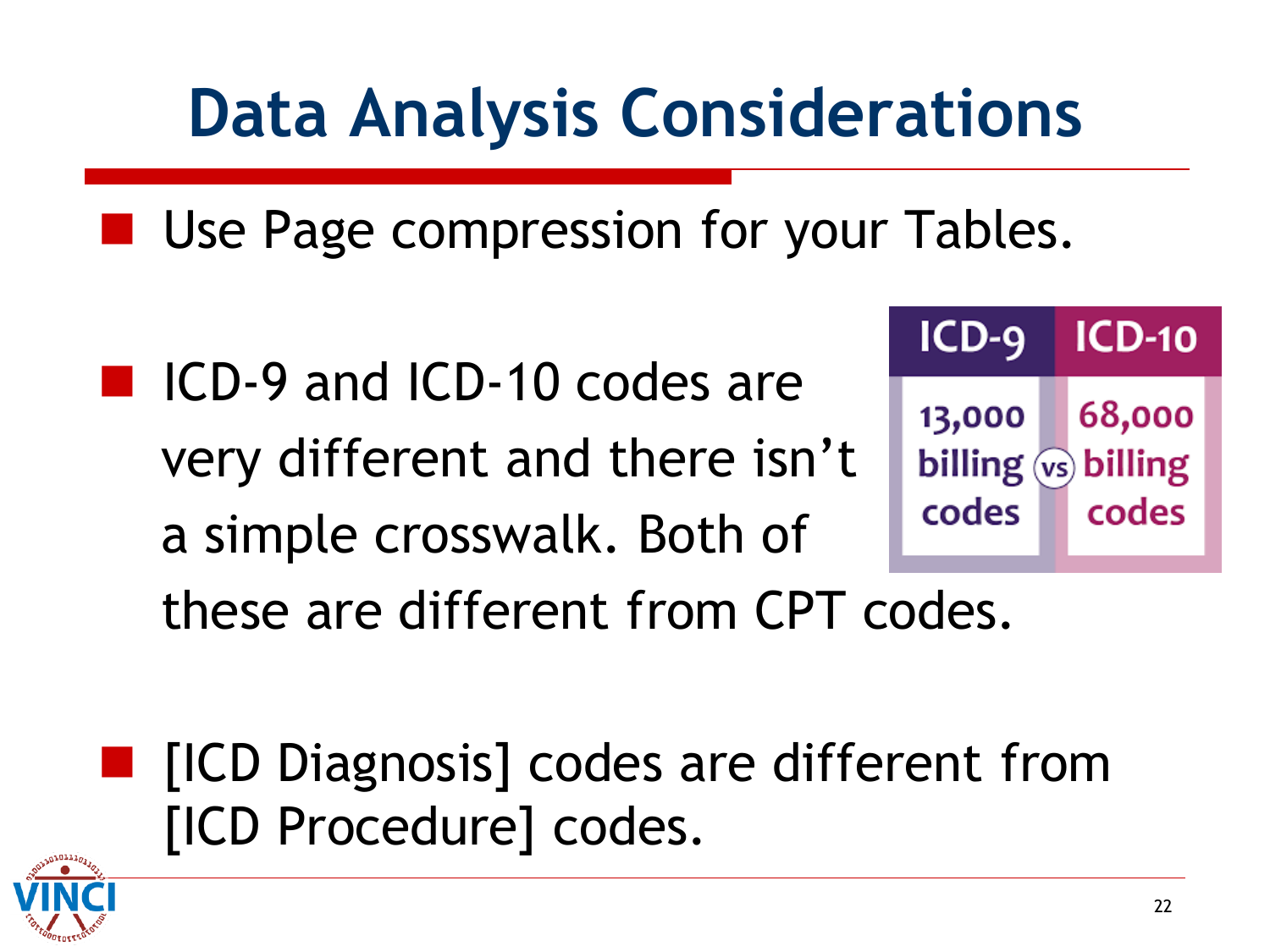## **DART Considerations**

- **No. 3 VINCI** is not the approver for DART requests.
- **The DART User Guide with step-by-step** instructions can be found on the VHA Data Portal and VINCI Central. Please use it when creating requests.
- **Notal Millem Number** When do I need to update my Research Request Memo when amending a DART?
	- $\bullet$ When you add IRB approved study participants to your DART request.
	- When a study member leaves the study and/or the  $\bullet$ VA.
	- When you add a data source to your DART request.  $\bullet$
	- $\bullet$ When moving approved data sources to or from VINCI.

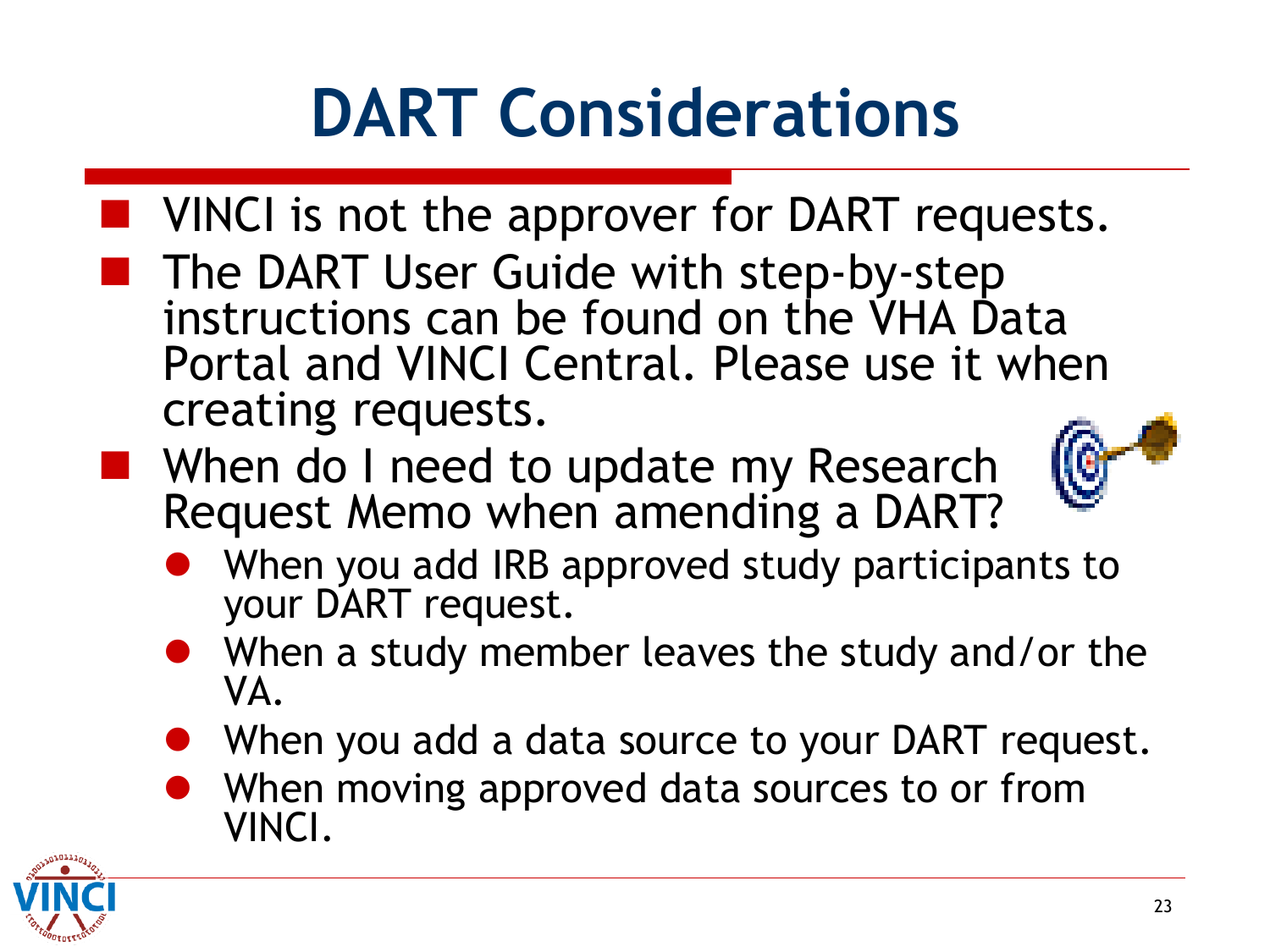### **Other Considerations**

 "Local Download" project is when VINCI A "VINCI Project" is when you store your data in VINCI and use our tools for analysis. A provides the data for hosting on your local secure server and utilizing your own tools.



**All communications between a study and** their VINCI Data Manager runs through a VINCI correspondence SharePoint site so check your email often.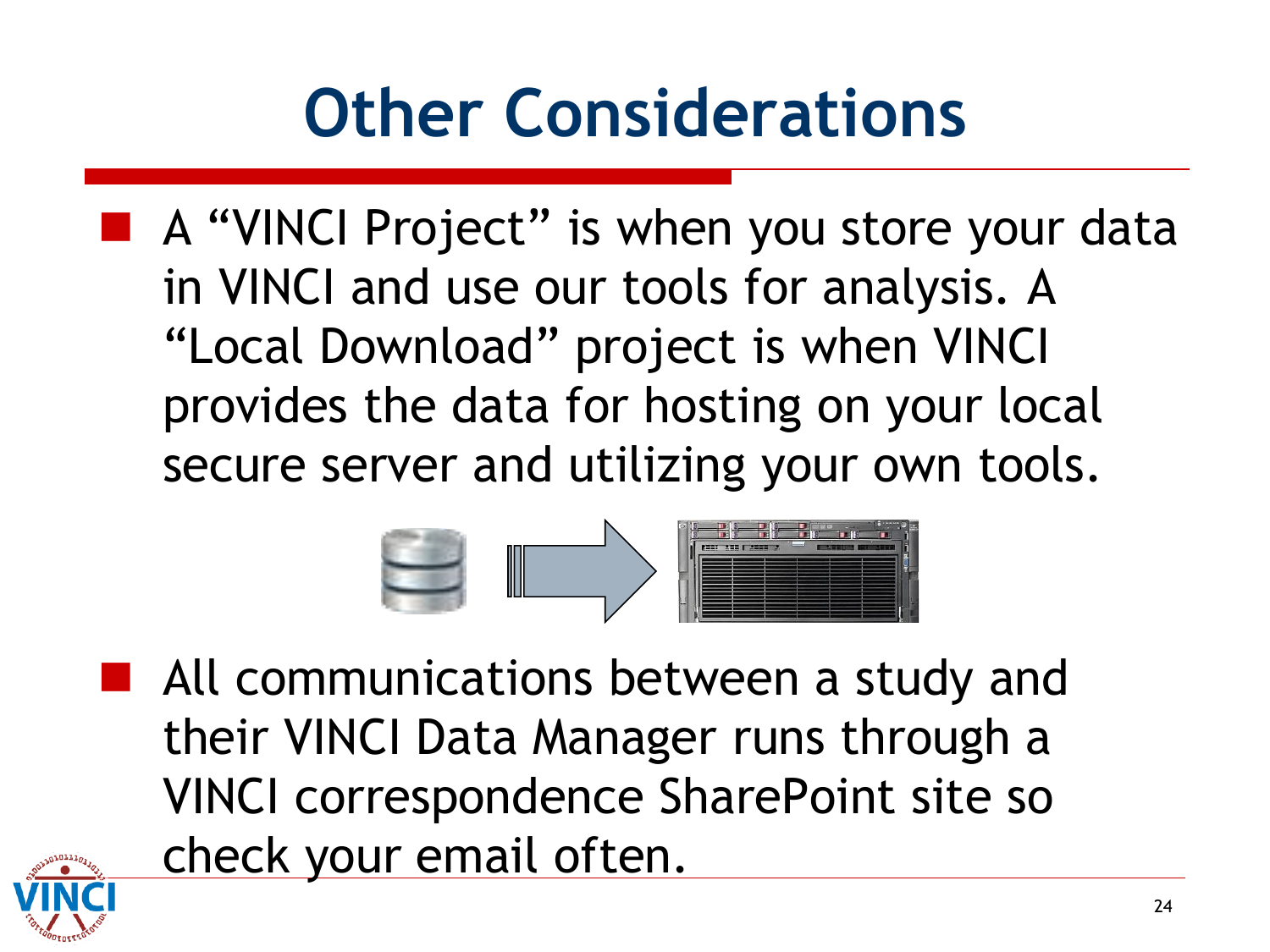### **Other Considerations**

- **Primary Investigators are responsible for** knowing and conducting their research in accordance with ORD policies and guidance. VINCI is not responsible for ensuring you meet policy except for data security.
- **If** If you used VINCI for your study, then give us a citation in your publication:

 *VA Informatics and Computing Infrastructure (VINCI), Affairs*. (2008). Retrieved [date], from *VA HSR HIR 08-204, U.S. Department of Veterans*  https://vaww.VINCI.med.va.gov